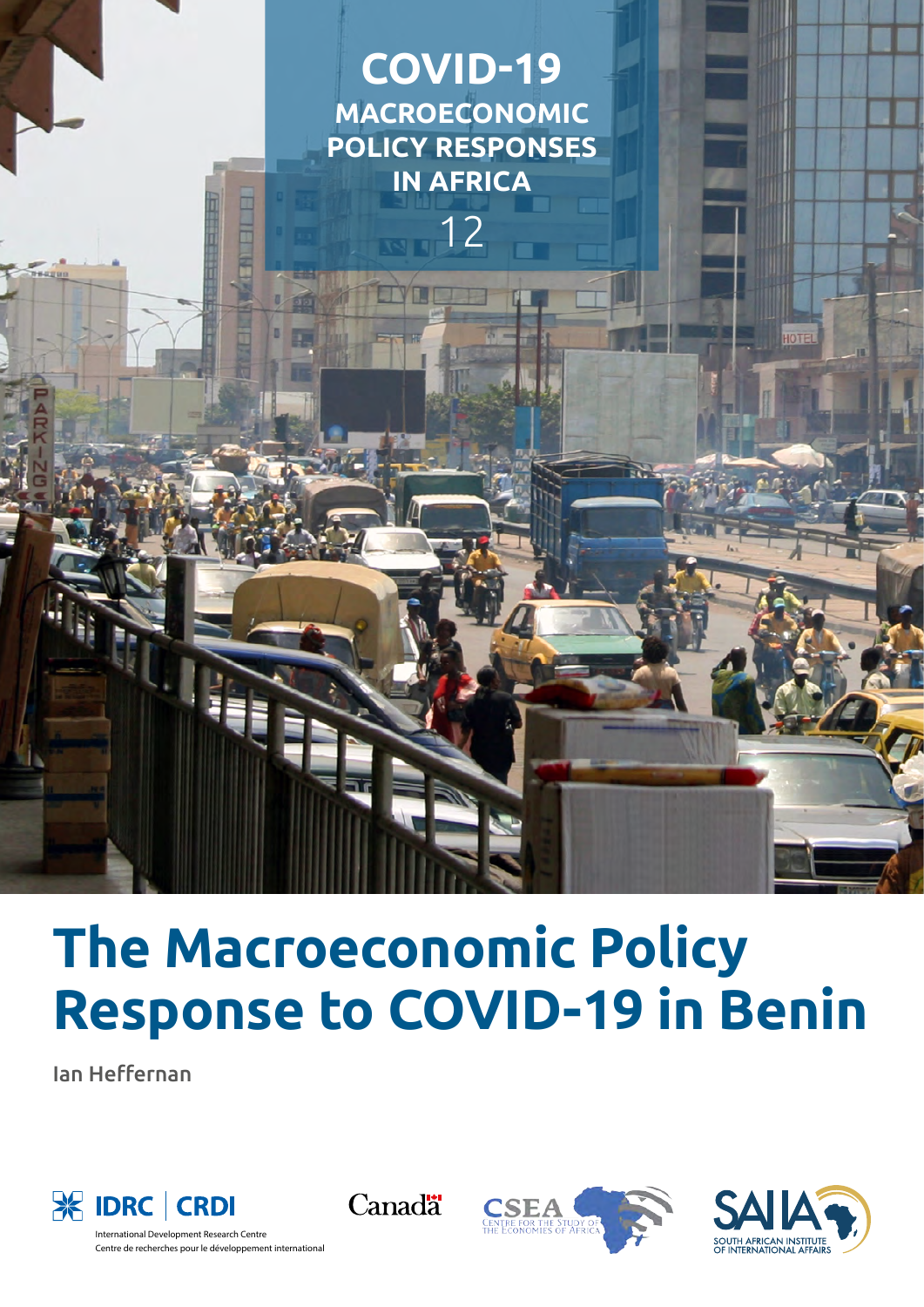### **About CoMPRA**

The COVID-19 Macroeconomic Policy Response in Africa (CoMPRA) project was developed following a call for rapid response policy research into the COVID-19 pandemic by the IDRC. The project's overall goal is to inform macroeconomic policy development in response to the COVID-19 pandemic by low and middleincome countries (LMICs) and development partners that results in more inclusive, climate-resilient, effective and gender-responsive measures through evidence-based research. This will help to mitigate COVID-19's social and economic impact, promote recovery from the pandemic in the short term and position LMICs in the longer term for a more climate-resilient, sustainable and stable future. The CoMPRA project will focus broadly on African countries and specifically on six countries (Benin, Senegal, Tanzania, Uganda, Nigeria and South Africa). SAIIA and CSEA, as the lead implementing partners for this project, also work with think tank partners in these countries.

### **Our Donor**

This project is supported by the International Development Research Centre (IDRC). The IDRC is a Canadian federal Crown corporation. It is part of Canada's foreign affairs and development efforts and invests in knowledge, innovation, and solutions to improve the lives of people in the developing world.

# **Recommendations**

- Greater benefits from fiscal policy could be obtained by better targeting spending towards the most vulnerable households. Lower-income households consume a greater proportion of their (supplemented) income than higher-income households do, and particularly on goods and services produced domestically. This enhances the fiscal multiplier effect by minimising leakages into imports, luxury consumption and savings.
- Growth of the agricultural sector should continue to be prioritised through monetary policy. This will help to keep food prices low and maintain food security.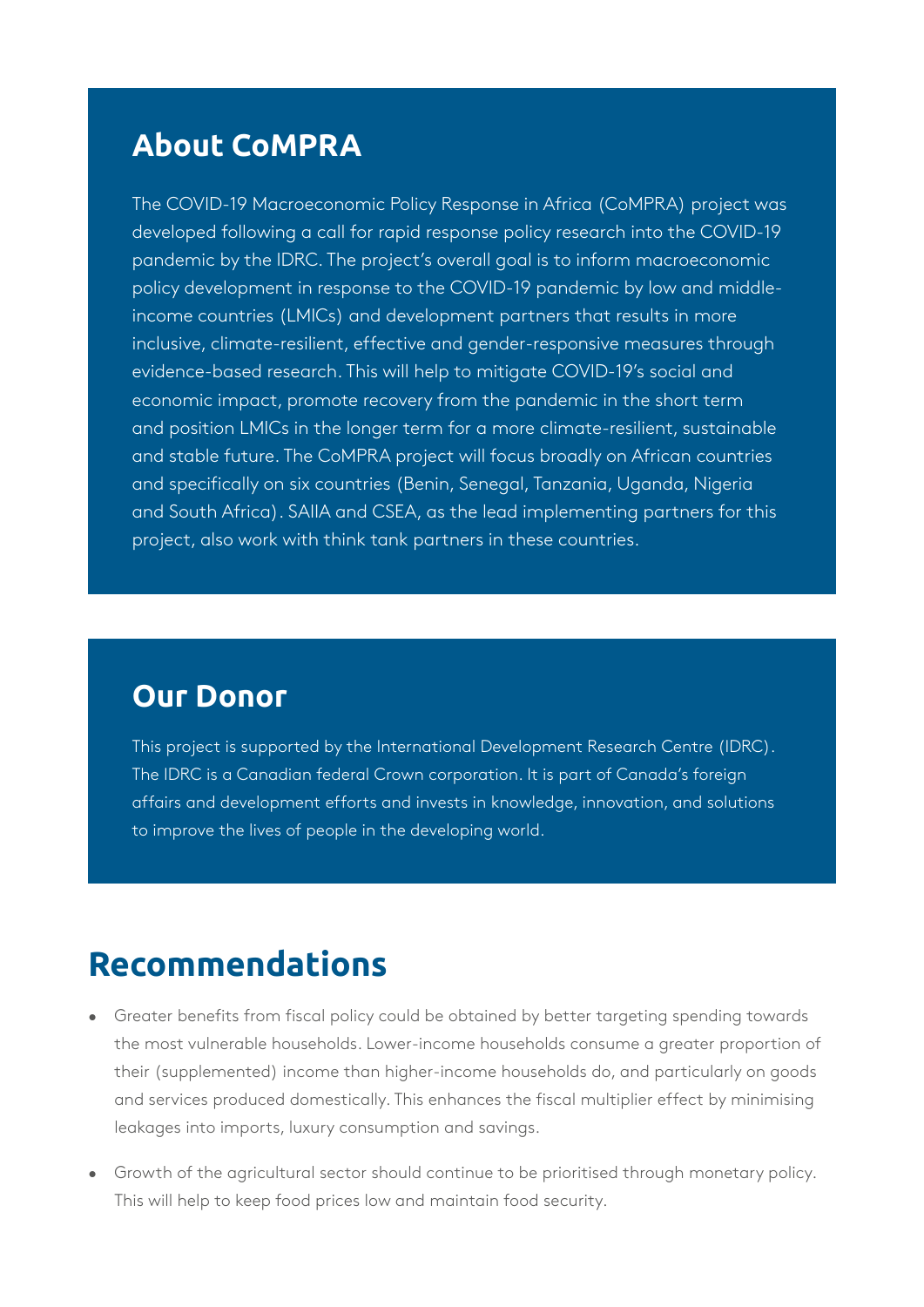• To reduce the negative effect of inflation on real incomes, contractionary monetary policy should be implemented during a period of economic growth.

# **Executive summary**

This policy brief outlines the economic impact of the COVID-19 pandemic in Benin. We focus on the monetary and fiscal policy implemented by the government of Benin and the Central Bank of West African States. Government and the bank acted rapidly to contain the spread of the virus to minimise any adverse economic consequences. Fiscal policy took the form of cash transfers and subsidies for households and firms. Monetary policy expanded liquidity through banking and microfinance institutions. A portion of liquidity was specifically allocated to the agricultural sector to ensure food security. The expansion in liquidity increased consumer prices, which increased the cost of living and could potentially increase poverty. Future fiscal policy should better target those households most impacted by the price increase.

# **Introduction**

The government of Benin has taken decisive action to limit the negative health and economic consequences of the COVID-19 pandemic. This policy brief outlines the policy actions the government and the Central Bank of West African States (BCEAO) have taken to limit the negative economic consequences in Benin. In particular, the brief focuses on fiscal and monetary policy. The expansionary monetary policy led to an increase in consumer price inflation. However, less of a sustained increase in the Food Price Index (in contrast to many African countries) can be observed. If not matched by a similar increase in wages, an increase in prices has caused real household incomes to decline.

The government of Benin complemented its monetary policy with expansionary fiscal policy in the form of cash transfers and subsidies for household and business expenses. The fiscal policy had the effect of stimulating aggregate demand by increasing consumption and also helped offset any decline in real income by reducing the (non-essential) expenses of households and firms. Greater benefits from fiscal policy could be obtained by better targeting spending towards the most vulnerable households. Vulnerable households tend to spend more on domestic goods, thus enhancing the fiscal multiplier by minimising leakages into imports, luxury consumption and savings.

Future policy needs to continue to consider inflation and the negative effect it has on real incomes. In order to avoid the future negative effects of prolonged inflation, the government of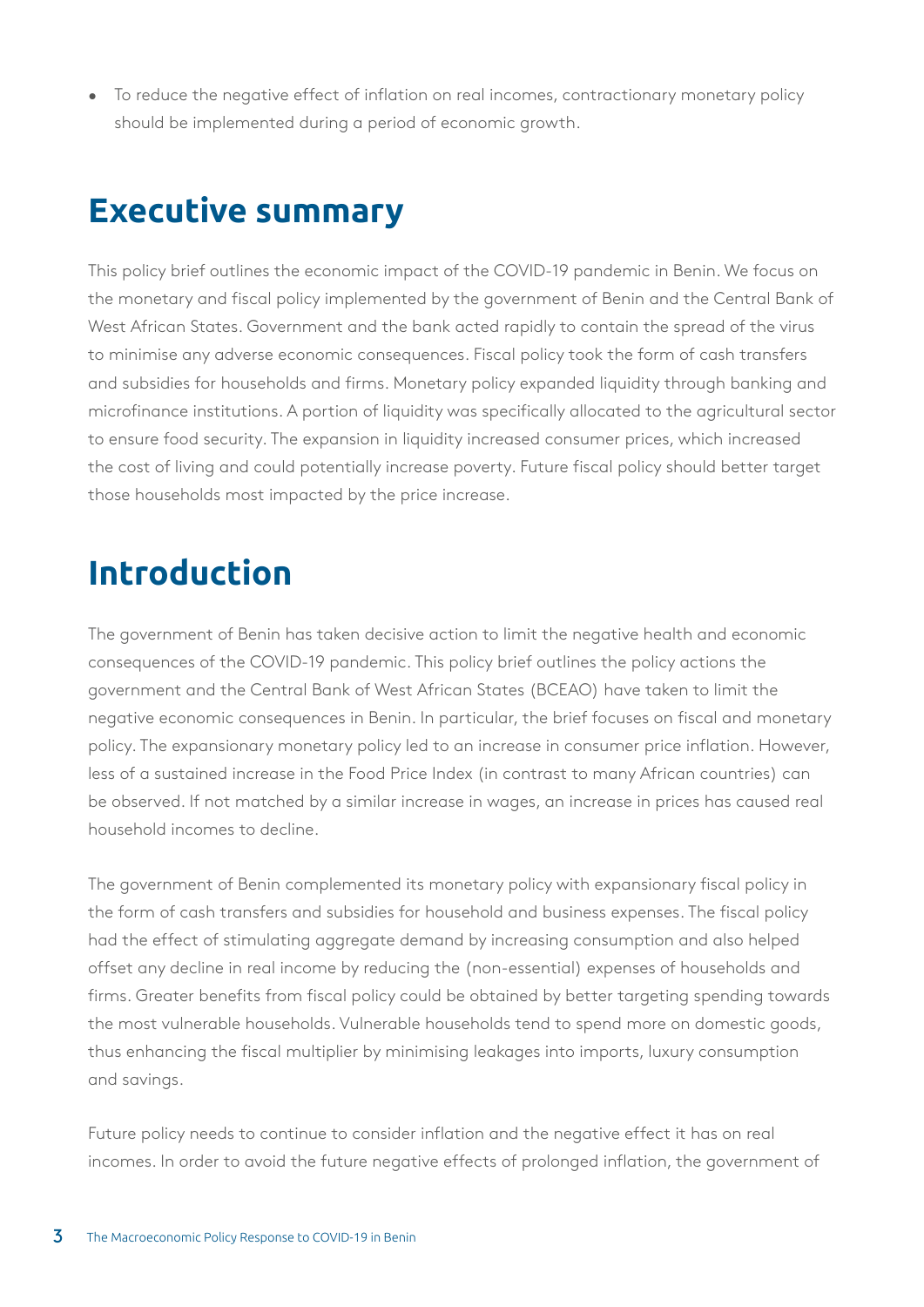Benin and the BCEAO will need to implement contractionary monetary policy. To help prevent defaults on the newly issued debt, this contractionary monetary policy should be implemented during a period of economic growth and high aggregate demand. The growth in gross domestic product (GDP) for 2020/2021 suggests that Benin's economy is already recovering from the reduction in growth in 2019/2020. This suggest that contractionary policy can likely be implemented in the next year or two. Future government spending should be targeted towards the sectors most likely affected by the initial negative income shock, such as the hospitality and industrial sectors, in order to ensure the recovery of all sectors. In addition, growth in the agricultural sector should be prioritised in order to keep food prices low and maintain food security.

# **COVID-19 in Benin and its effects on the economy**

The spread of COVID-19 has been relatively minimal in Benin. As of October 2022, there have been 161 deaths from COVID-19, which is 1.33 deaths per 100 000 people. The average for Africa is 13.33 deaths per 100 000, and globally there have been 43.1 deaths per 100 000.<sup>1</sup>

The government and the BCEAO acted swiftly to contain the adverse health and economic consequences of the pandemic. The magnitude of the government's response to the pandemic was measured using the Oxford COVID-19 Government Response Tracker (OxCGRT) dataset.<sup>2</sup> Figure 1 plots the government response index over time in Benin and the average for the rest of the world. As seen in the figure, Benin policy response closely followed that of the rest of the world. The figure points to a strong policy response by the government of Benin.

Despite the government's rapid response, the COVID-19 pandemic has had a severe effect on Benin's economy. The GDP growth rate fell from 6.9% in 2019 to 3.9% in 2020. In 2021, the growth rate rebounded to 6%. The industrial, service and agricultural sectors all experienced a decline in growth rates in 2019/2020. The industrial and agricultural sectors experienced large declines in growth rates from 5.2% to 1.8%, and from 13.6% to 5.2% respectively. The growth rate of the service sector declined from 5.1% to 3.4% in 2019/2020. This is particularity concerning given that services is Benin's largest sector, comprising 54.5% of GDP in 2019. In 2021, the growth rate of GDP and the three sectors have returned to close to their pre-pandemic levels.

<sup>1</sup> World Health Organization, "[WHO Coronavirus \(COVID-19\) Dashboard](https://covid19.who.int/)".

<sup>2</sup> OxCGRT reports publicly available information on 15 indicators of government responses. The data is collected from sources such as news articles, government press releases and briefings. These are identified via internet searches by a team of more than 100 Oxford University students and staff. OxCGRT records the original source material so that coding can be checked and substantiated.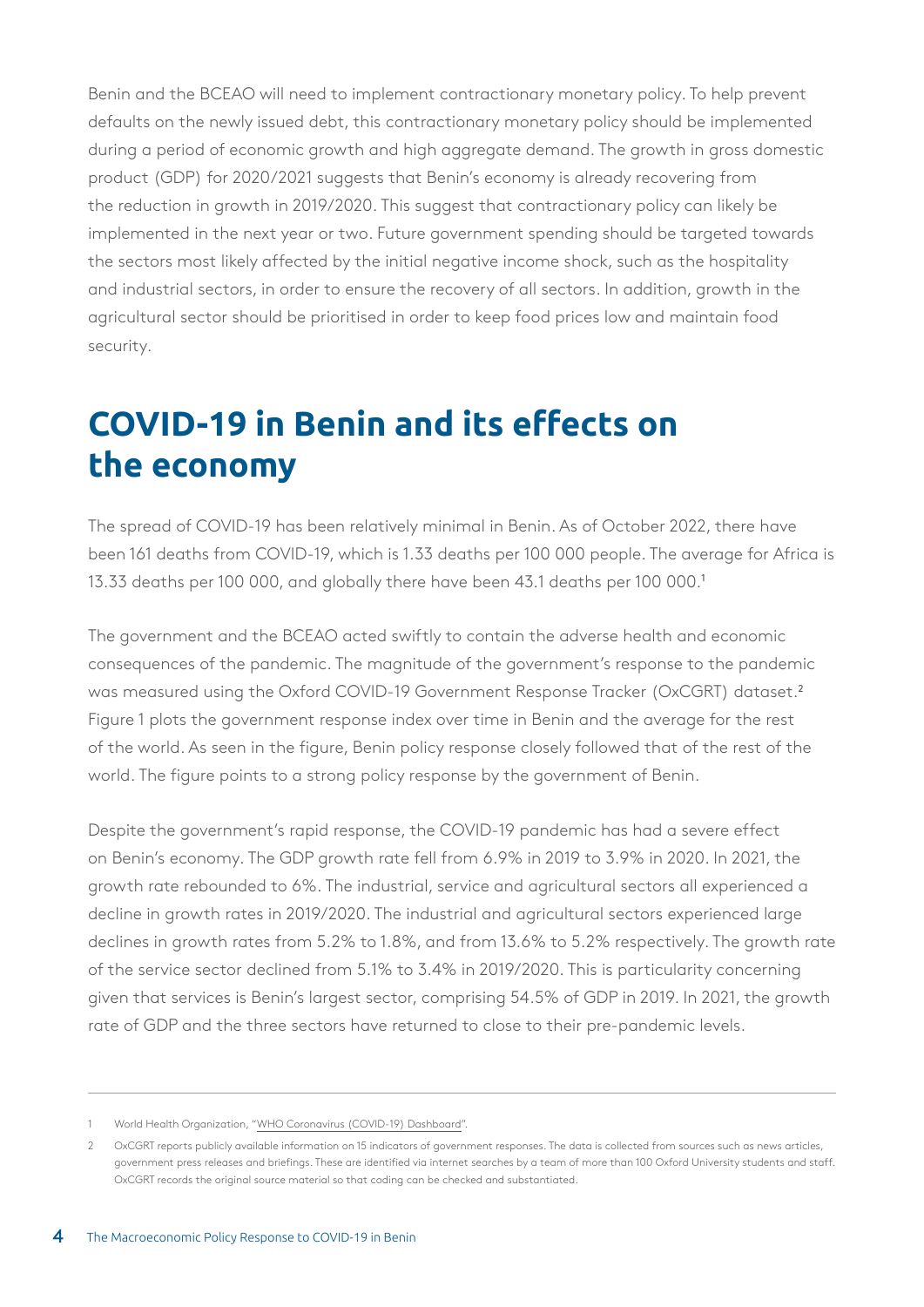

Source: Oxford University, Blavatnik School of Government, ["Oxford COVID-19 Government Response Tracker \(OxCGRT\)"](https://covidtracker.bsg.ox.ac.uk/), January to June 2021

Benin also experienced a large decrease in the growth rate of consumption – from 3.8% to 1.6% over the past two years. This decrease is attributed to a large decline in private consumption, the growth rate of which declined from 3.5% to negative 0.2%. This decline in the growth rate was offset by a large increase in public consumption, the growth rate of which increased from 5.8% to 14.4%. This may be attributed to the expansionary monetary and fiscal policy the government and the BCEAO implemented.

Benin also experienced a large decline in the growth of investment. In 2019, investment represented 33.2% of GDP. From 2019 to 2020, the growth in investment was 2.1%, down from 10.2% in 2018/2019. The decline in investment likely reflects the global negative income shock combined with uncertainty as to how the pandemic was going to affect African countries. From 2020/2021, the growth rate of investment increased dramatically to 13.7%.

The large drop in global demand can be seen in the large reduction in the growth rate of exports in Benin. The growth rate of exports decreased from 8.6% in 2018/2019 to -25% in 2019/2020. The growth rate of imports also decreased from 3.4% to -19.8%. The reduction in exports represents a large contribution to the decline in the growth rate of the GDP in 2019/2020. However, the growth rate of exports and imports for 2020/2021 increased to 17.9% and 15% respectively.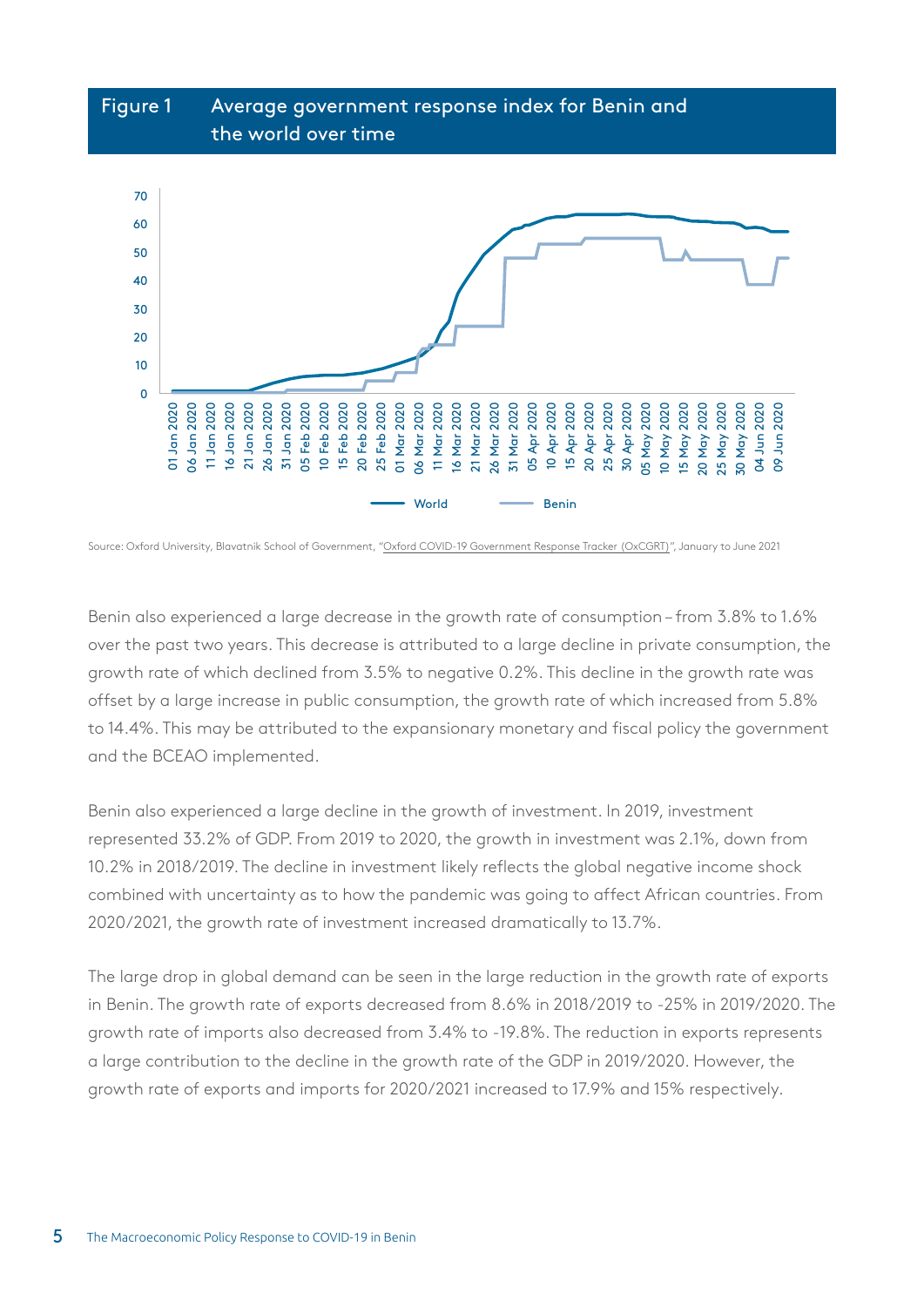#### Money supply and inflation

As described in more detail below, the government and the BCEAO implemented an expansionary monetary policy, which resulted in a dramatic expansion of the money supply. Broad money supply increased by 14% from January 2020 to January 2021.<sup>3</sup> At the time of writing, towards the end of 2021, the money supply in Benin was at its highest level by far in the past five years.

The expansion of the money supply led to high levels of inflation in the first quarter of 2020. According to data from the Food and Agricultural Organization, the Consumer Price Index (CPI) is the highest it has been in the past five years. If wages remain the same, rising prices will contribute to a decline in household wealth and potentially an increase in poverty. The International Labour Organization estimates that unemployment in Benin increased from 2.32% in 2019 to 2.54% in 2020. Rising prices will be especially tough on the newly unemployed. As described in detail below, the government's fiscal policy, which includes energy subsidisation and cash transfers, will alleviate the additional costs incurred by households.

The price of food is much more volatile than the Consumer Price Index. However, there does not appear to have been significant food price inflation in the early months of 2020 as per the Food Price Index. This is likely explained by government and BCEOA policy targeting the agricultural sector and designed to keep farms in operation and domestic food supply and food prices stable.

#### Fiscal policy

The government has significantly increased spending to alleviate the pandemic's adverse consequences on the economy and the health of the people of Benin. The spending is meant to alleviate poverty and stimulate aggregate demand. According to the International Monetary Fund, the total value of the fiscal stimulus in 2020 was FCFA<sup>4</sup> 244.5 billion (\$434.1 million). The spending issued to households consists of direct cash transfers and subsidies for electricity and water for all citizens totalling FCFA 5.76 billion (\$10 million). The government also made some concessions in terms of tax on motor vehicles, exempting households who had not yet paid their annual amount in 2020, and issuing those that had paid a credit for 2021.

Government spending has aimed at keeping businesses in operation. In particular, the government allocated funds to cover 70% of gross salaries for three months. In addition, it

<sup>3</sup> The broad money data comes from the International Monetary Fund's International Financial Statistics dataset (line 35L..ZK) and is defined as the sum of currency outside banks; demand deposits other than those of the central government; the time, savings, and foreign currency deposits of resident sectors other than the central government; bank and traveller's cheques; and other securities, such as certificates of deposit and commercial paper.

<sup>4</sup> FCFA is the currency code for Central African franc.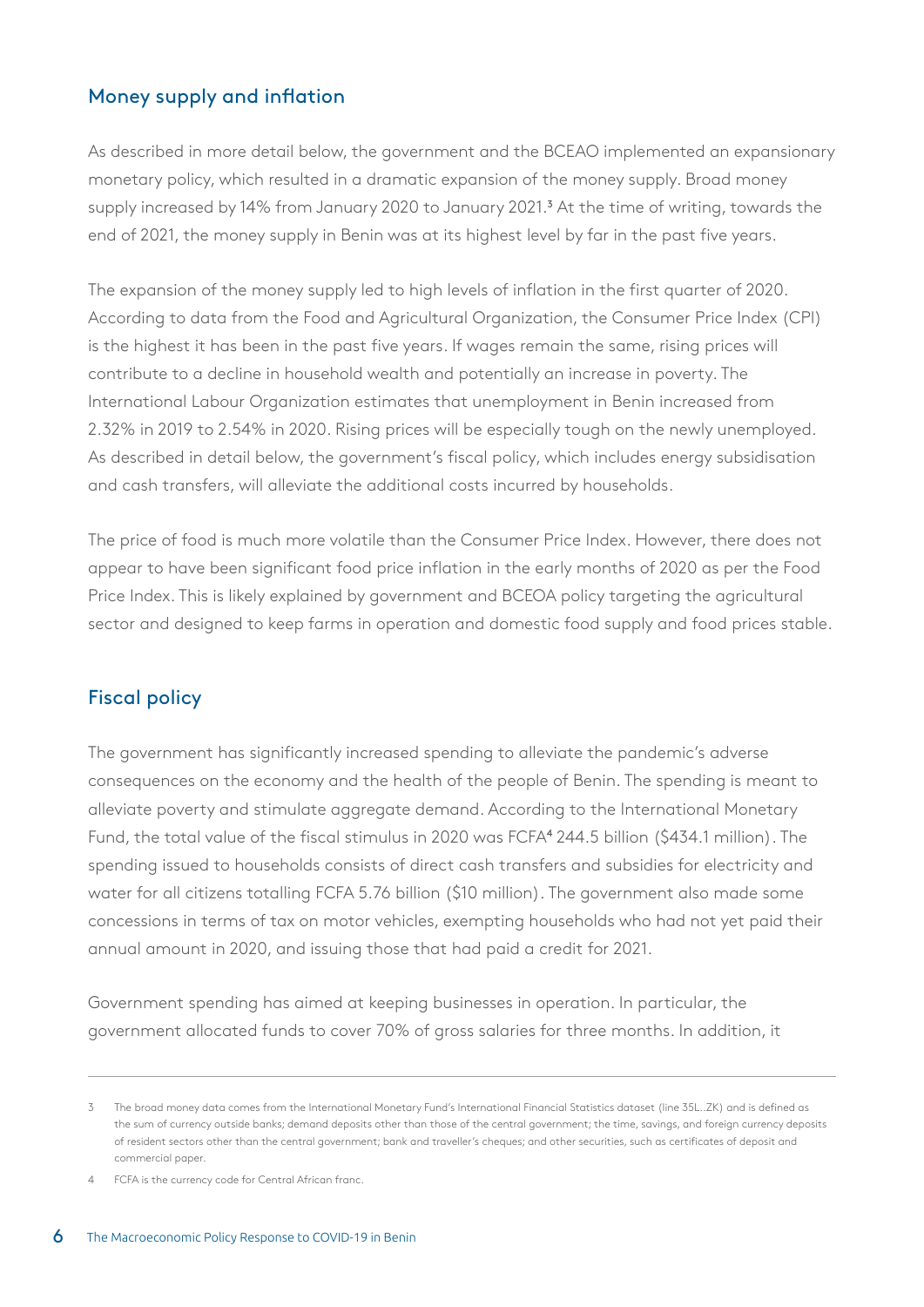spent FCFA 4.1 billion (\$7.5 million) on covering electricity bills for three months for hotels and travel agencies. Travel agencies were exempted from paying commercial rent for a three-month period. As the hospitality sector was severely affected by the pandemic, this sector should be continuously monitored to ensure a healthy recovery.

#### Monetary Policy: Central Bank of West African States

The West African Economic and Monetary Union has taken pre-emptive steps to meet the demand for liquidity in the banking sector and to mitigate the negative impact of the pandemic on the economy. As of March 2020, the BCEAO raised the liquidity available to banks at its weekly and monthly auctions, allowing average refinancing rates to remain relatively close to the floor of the monetary policy corridor of 2.5%. This was followed by the adoption of a full allotment strategy at a fixed rate of 2.5%, which allowed banks to fully satisfy their liquidity needs at a lower rate. To further increase liquidity, the BCEAO announced in March 2020 that 1 700 private companies prequalified for its extension of the collateral framework to access BCEAO refinancing to include bank loans.<sup>5</sup>

The BCEAO has also put in place numerous policies to ease the requirements of prudential banking legislation on financial institutions and companies. These policies preclude banks from classifying loans as non-performing if they had not been serviced due to COVID-19-related problems. The BCEAO has also set up a system for monitoring firm experiencing financial trouble as a result of COVID-19.<sup>6</sup>

#### Monetary Policy: Government of Benin

The government of Benin has also implemented measures to increase bank and microfinance lending to the agriculture sector and to small-, medium- and micro-sized enterprises (SMMEs). In June 2020, the Council of Ministers established a FCFA 30 billion (\$55 million) subsidy fund to support a FCFA 100 billion (\$185 million) interest-free line of financing for these sectors via banks and the decentralised financial system.<sup>7</sup> The fund aims to facilitate lending by banks and microfinance institutions to the agricultural sector.

The government has stimulated bank lending by guaranteeing 50% of new credit issued, to the value of FCFA 78.6 billion (\$145 million), according to the International Monetary Fund. To

<sup>5</sup> KPMG, "[Benin: Government and Institution Measures in Response to COVID-10"](https://home.kpmg/xx/en/home/insights/2020/04/benin-government-and-institution-measures-in-response-to-covid.html), April 28, 2020.

<sup>6</sup> Banque Centrale des Etats de l'Afrique de l'Ouest (BCEAO), "[Espace COVID-19](https://www.bceao.int/fr/Covid-19)".

<sup>7</sup> Government of Benin, "[Minutes of the Council of Ministers of 10 June 2020"](https://sgg.gouv.bj/cm/2020-06-10), June 10, 2020.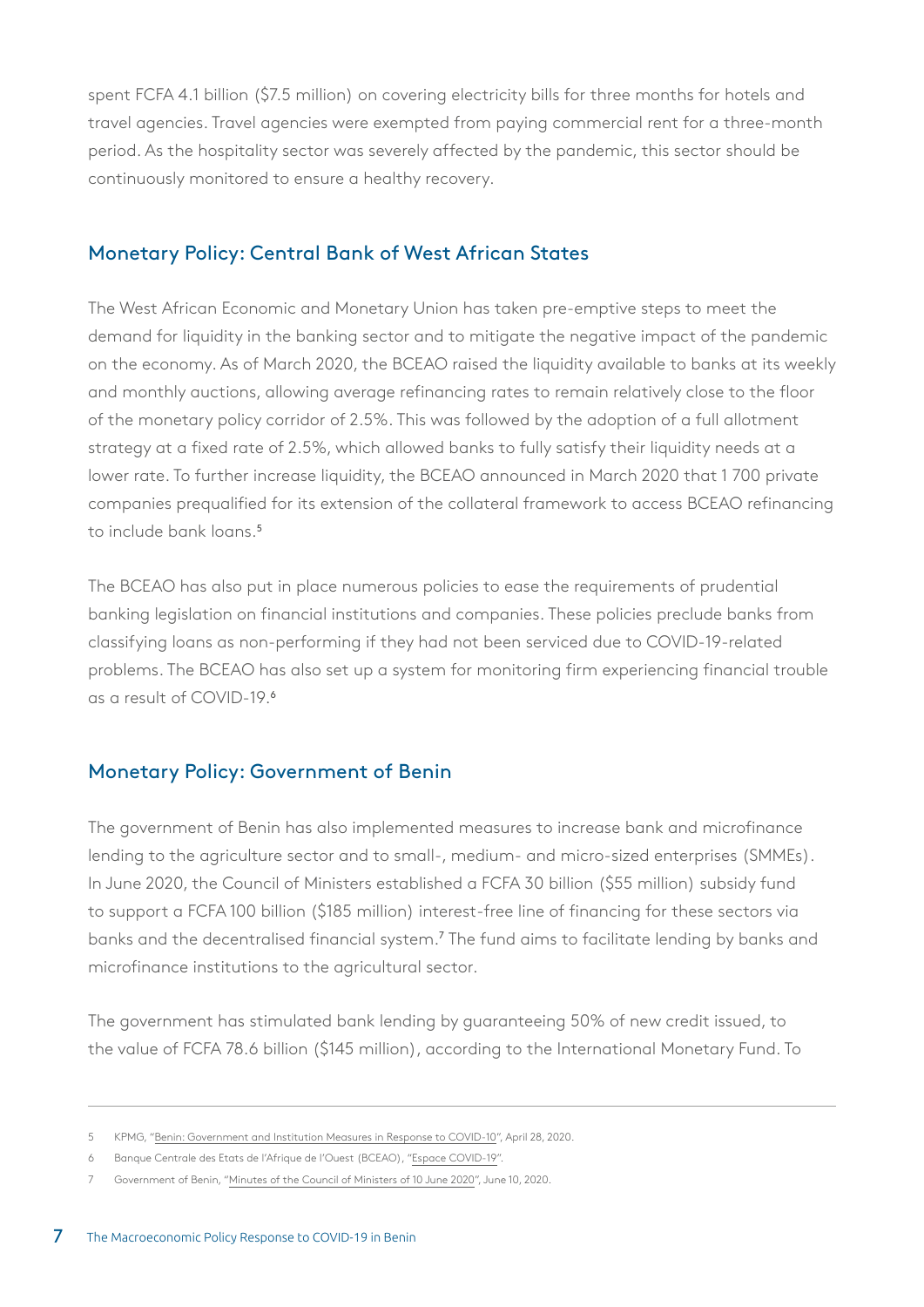stimulate lending to SMMEs, the government has increased liquidity to the National Microfinance Fund. Moreover, the maximum interest rate was capped at 12% instead of the usual 20% average. Special attention has also been paid to expanding credit in the agricultural sector. Liquidity was allocated to the National Fund for Agricultural Development (FNDA), which makes funds available to the agricultural sector via banks and microfinance institutions. Moreover, subsidized loans were made available to the agricultural sector at a rate of 2%.<sup>8</sup>

# **Conclusion**

This brief outlined the government of Benin and the BCEAO's response to the COVID-19 pandemic. The economic-policy response focused heavily on the expansion of credit. The expansion of credit can play an important role in stimulating the economy by allowing companies to increase spending and avoid bankruptcy during a period of decreased demand. However, the expansion of credit puts upward pressure on prices, thus pushing vulnerable households into poverty. The expansion of credit in the agricultural sector somewhat avoids the issue of higher prices pushing individuals into poverty because increased food production keeps food prices low while the prices of other goods rise. Given that vulnerable households spend more of their income on food than non-vulnerable households, they are less affected by an increase in non-food prices. A more detailed analysis of which prices were most affected by the increase in liquidity will facilitate policy that will help minimise the negative impact of inflation on real incomes.

The government's fiscal policy offsets the negative effects of a price increase by reducing household expenses and providing income in the form of direct cash transfers.

Compared to non-vulnerable households, vulnerable ones tend to spend any increased income that may come in more easily, multiplying by a greater degree the effect of the spending on GDP. For this reason, government spending should primarily target vulnerable households.

In order to avoid future negative effects of prolonged inflation, the government and the BCEAO will need to implement contractionary monetary policy during a period of economic growth and high aggregate demand to help prevent defaults on the newly issued debt. Government spending should target sectors most likely to be affected by this policy.

<sup>8</sup> Government of Benin, "[Minutes of the Council of Ministers of 10 June 2020"](https://sgg.gouv.bj/cm/2020-06-10).